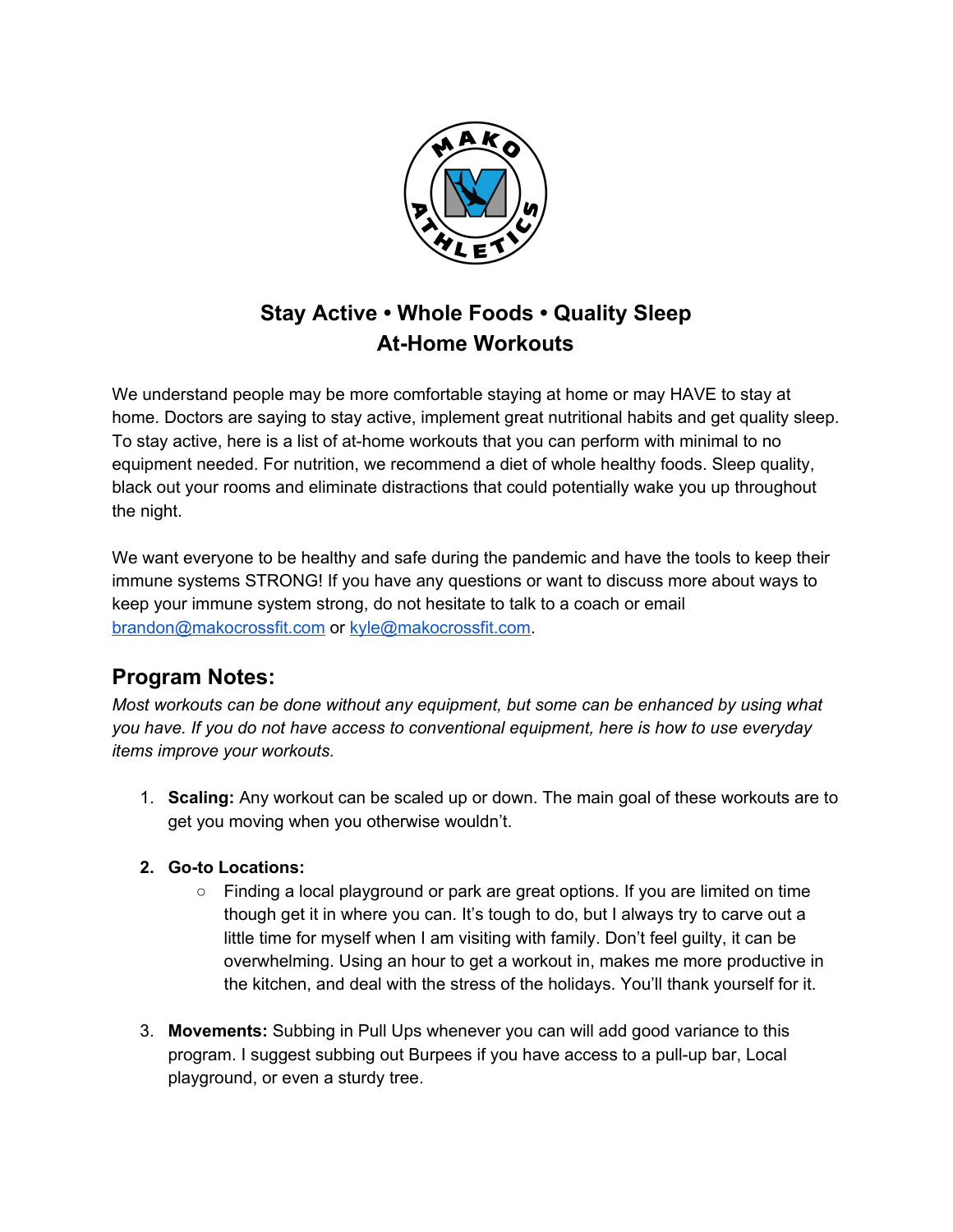- **List of unconventional weight ideas**:
	- Landscaping material:
		- Sand, Rocks, Concrete, Bricks, Masonry/Cinder blocks
			- All can be secured in a bag or a bookbag and moved as if it were a Barbell, KettleBell, Dumbell, or Medball.
	- Household item:
		- Milk Jugs filled with water or sand can make a KB or DB, be sure to tape the lids on well.
		- Broomstick(PVC) OHS can be a great way to keep your mobility in your squat. Use this in place of any Air Squat in the workout
		- Bookbag can be filled with non-sharp items and used to weight squats.
	- **Above all BE SAFE**. Use your best judgement when creating workout equipment. Make sure whatever you use is secure, and error on the side of light- Be smart about it.
- 4. **Sample Warm Ups** here are some sample Warm Ups you can use to prep quickly for the workout of the day
	- **○ Option 1**
		- 2 Rounds:
			- 20 Jumping Jacks
			- 20 Good mornings (unweighted)
		- Tabata Squat Hold
			- 20 sec in the squat/ 10 sec. rest x 4-6
		- Tabata Hollow hold
			- $\bullet$  20 sec in hollow/ 10 sec. rest  $\times$  4-6
		- 2 Rounds:
			- 15 PVC Pipe Pass Throughs (broomstick)
			- 20 alt Lunge Steps(forward and back)
		- Practice specific workout skills
	- **○ Option 2**
		- 2 min Jog
			- Jog for 2-4 minutes to get the blood flowing
		- 2 Rounds
			- 5 no push up burpees
			- 10 sit ups
			- 15 Air Squats
		- 2 minutes per side Hip capsule stretch and Couch Stretch
		- Practice specific workout skills
	- **○ Option 3**
		- Tabata Jump Rope or jog in place
			- $\bullet$  :20s on/ 20s off x 6-8
		- 2-3 Rounds
			- :30s Hollow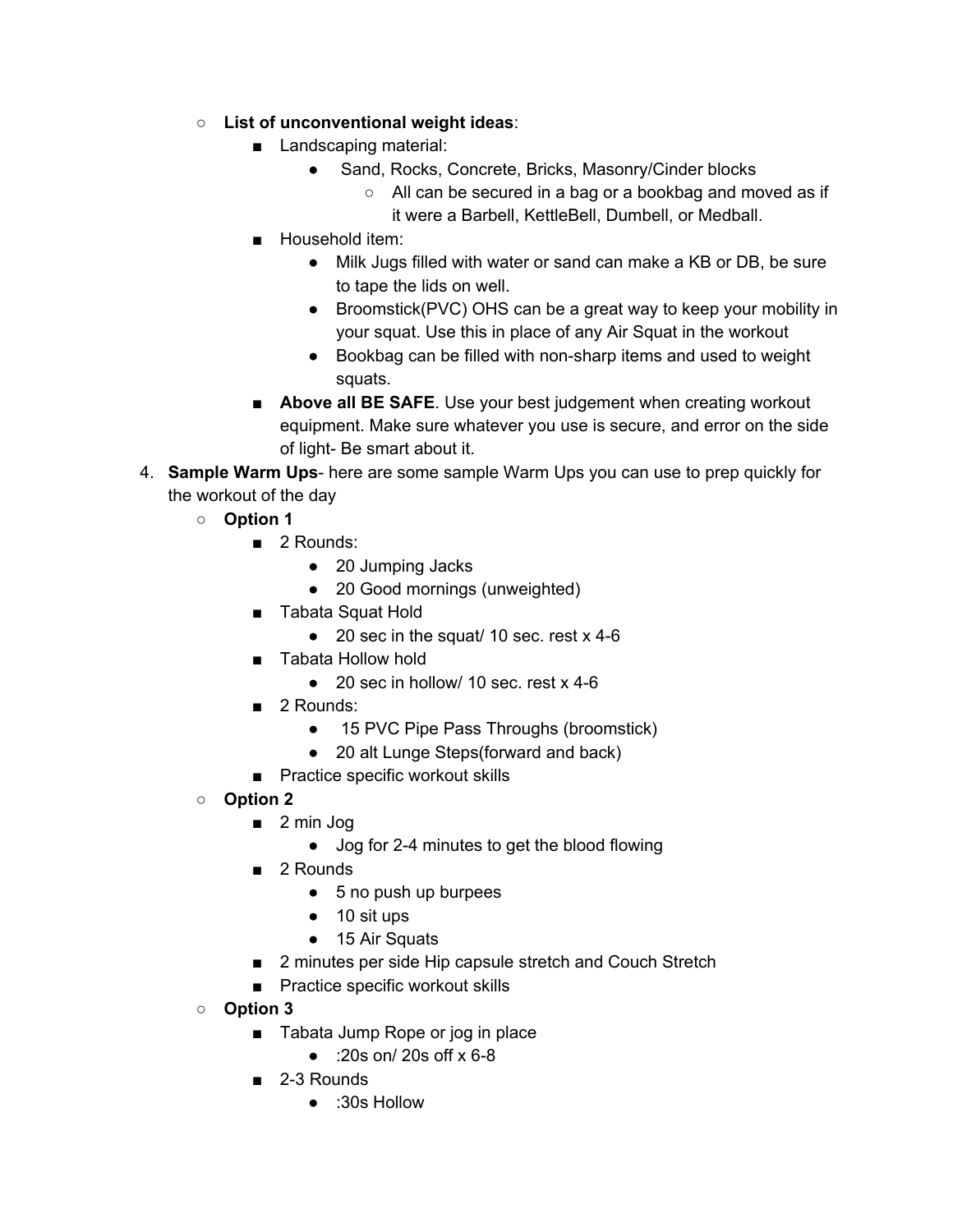- :30s Glute Bridges
- :30s Jumping Jacks
- :30s Rest
- 2 sets of 5 Push Up- tempo 3 sec down, 3 sec hold, and Up
- Practice specific workout skills
- 5. **Below Workouts are organized by time to fit your busy schedule.** Try to mix up the movements and time domain daily, avoiding "cherry picking" the workouts/ movements/ time domains you like.

## 6. **Equipment**

- *○ When you see a single asterisk (\*) use a conventional piece of equipment or a weighted object from the list above. Get creative.*
- *○ Time and Task represents the priority of the workout; Time means there is a set time for work to be done. Task is a set amount of work to accomplish to finish.*

| <b>Short</b> (under 10 minutes),                                                                |                                                                                                                   | Medium (11-15 minutes)                                                                                                               |                                                                                                                              | Long $(15+$ minutes)                                                                                                                                                                                                                                                                                                                                                                                                                            |                                                                                                                                                                                                                         |
|-------------------------------------------------------------------------------------------------|-------------------------------------------------------------------------------------------------------------------|--------------------------------------------------------------------------------------------------------------------------------------|------------------------------------------------------------------------------------------------------------------------------|-------------------------------------------------------------------------------------------------------------------------------------------------------------------------------------------------------------------------------------------------------------------------------------------------------------------------------------------------------------------------------------------------------------------------------------------------|-------------------------------------------------------------------------------------------------------------------------------------------------------------------------------------------------------------------------|
| Time                                                                                            | Task                                                                                                              | Time                                                                                                                                 | Task                                                                                                                         | Time                                                                                                                                                                                                                                                                                                                                                                                                                                            | Task                                                                                                                                                                                                                    |
| 7 min AMRAP:<br>Burpee Clean and<br>Press*<br>*perform movement<br>with any object you<br>have. | For Time:<br>150 MB Cleans*<br>*perform movement<br>with any object you<br>have.                                  | 12 min AMRAP:<br>30 Push Press*<br>30 Sit Ups<br>*perform movement<br>with any object you<br>have.                                   | 5 Rounds For Time:<br>200m Run<br>20 Burpee DL*<br>*perform movement<br>with any object you<br>have.                         | 5:00 Run out at a<br>steady pace<br>-rest 3 minutes<br>5:00 Run back at<br>the same pace<br>**Best to be done<br>with and out and<br>back meaning: Run<br>out in one direction<br>for 5 minutes. Rest.<br>and then come<br>back to the starting<br>point. The goal is to<br>reach the same<br>pace your started<br>on the second<br>interval.<br>*This workout can<br>be scaled up or<br>down, depending<br>on skill level and<br>how you feel. | "Bert"<br>For time:<br>50 burpees<br>400-m run<br>100 push-ups<br>400-m run<br>150 walking lunges<br>400-m run<br>200 squats<br>400-m run<br>150 walking lunges<br>400-m run<br>100 push-ups<br>400-m run<br>50 burpees |
| 8 min AMRAP:<br>$50$ DU's<br>15 Goblet Squats*<br>**sub 50 DU's for<br>100m Run                 | For Time:<br>20-18-16-12-10<br>Push Press*<br><b>Burpees</b><br>*perform movement<br>with any object you<br>have. | 14 min AMRAP:<br>14 DL<br>14 Front Squats*<br>-every time you set<br>the object down.<br>complete 10<br>burpees<br>*perform movement | 10 Rounds For Time:<br>10 Deadlifts*<br>10 Push Press*<br>10 Air Squats<br>*perform movement<br>with any object you<br>have. | 20 min AMRAP:<br>50 SDHP*<br>800m Run<br>50 Goblet Squats *<br>800m Run<br>*perform movement<br>with any object you<br>have.                                                                                                                                                                                                                                                                                                                    | 12 Rounds:<br>200m Run<br>15 Jump Squats<br>10 Push Ups                                                                                                                                                                 |